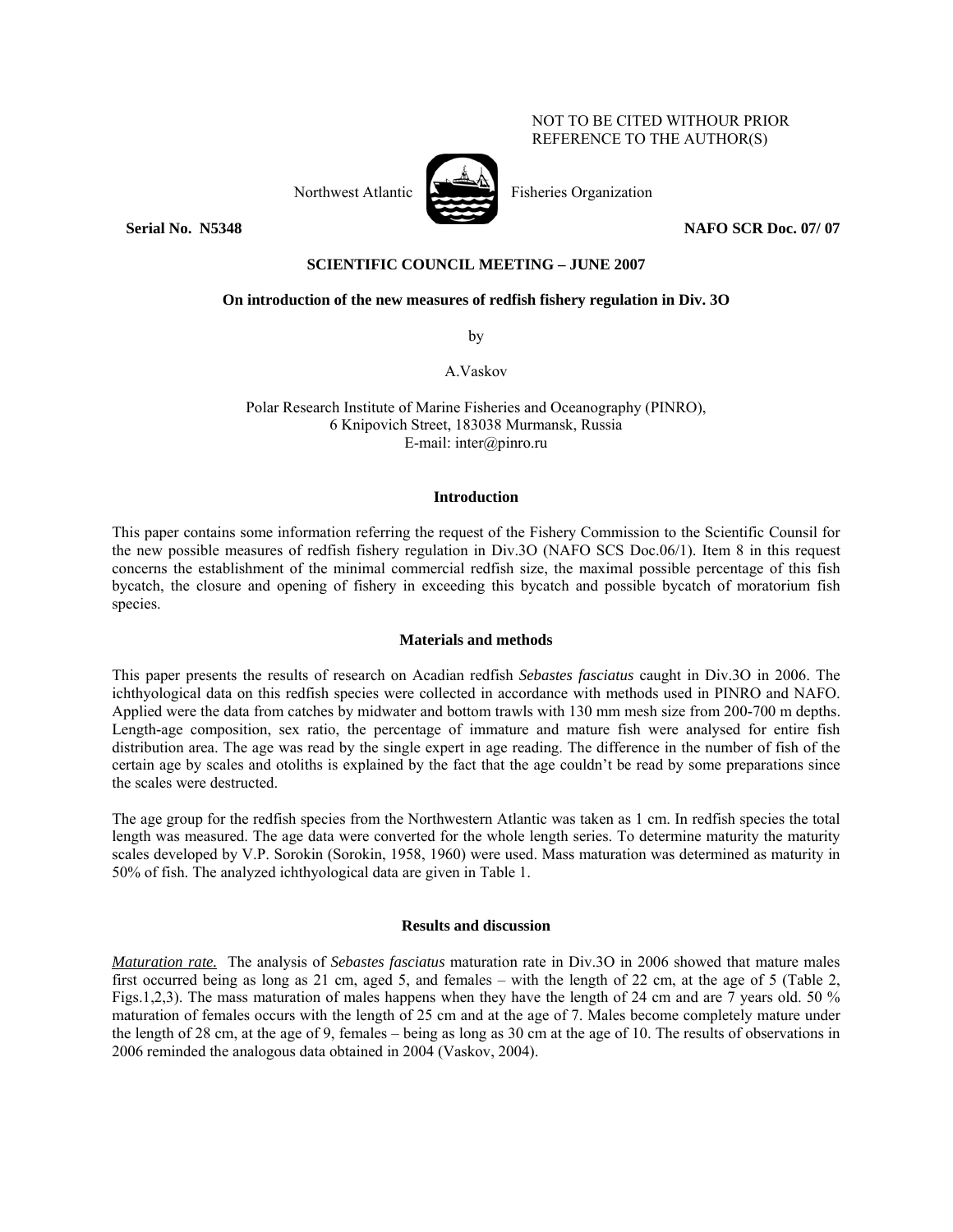According to the data obtained in 2005, Acadian redfish became mature earlier (Vaskov, 2005). These results are close to the analogous data obtained by Barsukov V.V. and Zakharov G.P. in Div.4W, on the New Scotian Shelf (Barsukov, Zakharov, 1972).

According to the results of investigations, in Div.3O, I-H. Ni and E.J.Sandeman found that L50 for males of *Sebastes fasciatus* and *Sebastes mentella* species, which were not divided, was 18.23 cm, while in females that value amounted to 27.73 cm (Ni, Sandeman, 1984). Later Canadian research showed that according to the results of the two observation series the mean  $L_{50}$  was 21.5 cm for males and 27.5 cm for females (Power, Orr, 2002; Power, 2003). However those data were also obtained for undivided species *S.fasciatus* and *S.mentella*.

As it was mentioned before, the determination of maturity stages in redfish was especially complicated, required skills and high qualification. G.P.Zakharov noted that mature females started to differ from the immature ones since the transition of ovaries to Stage III (the start of trophoplasmatic growth of oocytes) (Zakharov, 1967). But in the field conditions some errors may be done: Stage II is registered instead of Stage III since at these stages the ovaries are almost similar in volume. Evidently this subjective error explains the fact that, in July-August, there are more females of golden redfish at Stage II (Table 3) than in the rest seasons. Therefore variations of data on sex maturation of Acadian redfish from Div.3O probably are explained by different qualification of the observers.

Undoubtedly to study the maturation rate of Acadian redfish from Div.3O further researches are needed.

*Length composition.* According to the data obtained, in 1999-2006, in Div.3O, redfish with 22-25 cm length made up the bulk of catches (Fig.1).

The analysis of redfish species length distribution in those years showed that the percentage of *S.fasciatus* and *S.mentella* with the length of less than 22 cm varied from 2.9 to 34.9% (Table 4). With the increase in fishing depth the percentage of these fishes decreases (Table 6, Fig.5).

*Age composition.* The analysis of the length distribution of commercial catches showed that, in Div.3O, the age composition of redfish species was not subjected to significant yea-to-year fluctuations. In 1999-2006, redfish aged 5-7 prevailed in catches.

Since in Div.3O the Acadian redfish predominated (about 85%) (Vaskov, 2004), Fig.6 presents the age composition of this species by the results of research in 2006. Tables 6 and 7 give the length-age keys derived when reading age by scales and otoliths. The age reading of the largest fish, i.e. the individuals from elder age groups is the most difficult. Therefore it should be noticed that the data on redfish age reading by scales and otoliths for 2006 contain more or less comparable values since the age of 7. However the results of age reading of 5- and 6-year redfish by the two methods showed, in our opinion, the evident value-added number of 6-year-old fish in determination by otoliths.

As it was mentioned before, in Div.3O, the Acadian redfish started maturing at the age of 5.

*Bycatch of other fish species.* The results from the directed fishery of redfish in Div.3O in 2001-2006 indicated that the bycatch of other fish species, as a rule, does not exceed 5% (Table 8). The data for 2001-2002 have been chosen and are given as, in that period, there, Russian fishery of redfish was the most intensive and the catch amounted to  $10-11 \times 10^3$  t. Russian vessels were mainly fishing within 400-500 m depth range. At those depths, the bycatch of other bottom fish species varied from 0.2 to 4.2%. In some years, with the increase in fishing depth the rise of other species portion (of Greenland halibut in the first place) was observed. In 2002, at 200-300 m depths, Russian vessels fished white hake and, in that depth range, that species percentage was about 50%.

#### **Conclusion**

At present, in Div.3O of the NAFO Regulatory Area, the minimal commercial size of redfish has not been determined. However, in the Canadian fishing zone, the minimal commercial size being equaled to 22 cm was established (Anon., 2004). Now it is not clear which biological parameters were used to introduce that size. Therefore, in our opinion, the mechanical introduction of Canadian fishery regulations into the NAFO Regulatory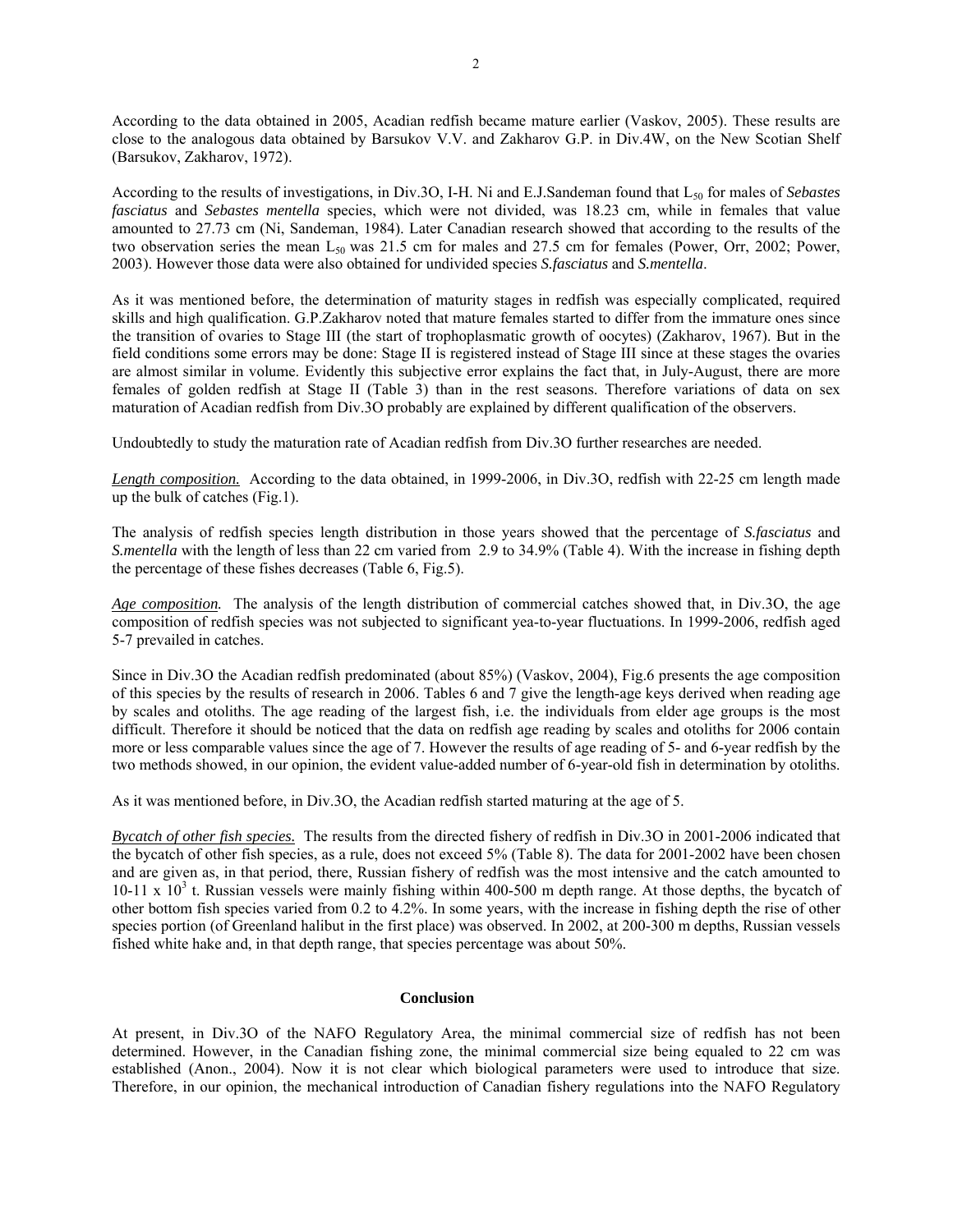Area is not entirely motivated. To introduce the minimal commercial size of redfish the special researches and determined biological parameters based on which the commercial size may be established are needed.

Article 9 of Item 2 in the Fishery Regulations adopted for NAFO Regulatory Area determines the fishing procedure, in the cases of moratorium fish species bycatch which exceeds the allowable size, according to which a vessel should immediately leave for the distance of, as a minimum, 10 nautical miles from any site of the previous hauling and having the following hauling be at the distance of, as a minimum, 10 nautical miles from any site of the previous hauling (Conservation and Enforcement Measures, NAFO FC Doc. 07/1, Serial No. 5335). The area of Div.3O in NAFO Regulatory Area where the redfish can be fished is minor and equals to about 500 mile<sup>2</sup>. The proposal to close the area for 10 days in the case of the extra bycatch: 1) contradicts to these regulations, 2) will not allow the vessels to fish at the large depths where the bycatch of small redfish and moratorium fish species is minor. Therefore, we think that the proposal to close the area is not absolutely correct and objective.

#### **References**

- ANON., 2004. Conservation Harvesting Plan (CHP) Atlantic-Wide for License Holders that are Member Companies of GEAC Effective April 1, 2004, 6 pp.
- BARSUKOV, B. B., and G. P. ZAKHAROV. 1972. Morphological and biological peculiarities of Acadian redfish. *Commercial fishes of the Northwest Atlantic and their dwelling conditions.* Trudy PINRO. No. 28: 143-173 (in Russian).
- NAFO Fisheries Commission's Request for Scientific Advice on Management in 2008 of Certain Stocks in Subareas 2, 3 and 4. *NAFO SCS Doc*.06/1, Serial No. N5337, 4 pp.
- NAFO Conservation and Enforcement Measures. 2007. *NAFO FC Doc.* 07/1, Serial № 5335, 78 pp.
- NI, I-H., E.J.SANDEMAN. 1984. Size at maturity for Northwest Atlantic redfishes (Sebastes). *Can. J. Fish. Aquat. Sci.* 41: 1753-1762.
- POWER, D., and D. ORR. MS 2002. Information relevant to the Canadian request to the Scientific Council with respect to the redfish stock in Division 3O. *NAFO SCR Doc*.02/79, Serial No. N4693, 21 p.
- POWER, D. 2003. An Assessment of the Redfish in NAFO Division 3O. *NAFO SCR Doc.*03/63, Serial No. N4882, 30 pp.
- SOROKIN, V.P. 1958. On the biology of reproduction of *Sebastes marinus* L. and *Sebastes mentella* Travin in the Barents and Norwegian Seas. *Trudy soveshchaniya po phisiologii ryb.* 1958. AS USS Press.Vyp.2. p.158-170 (in Russian)
- SOROKIN, V.P. 1960. On the migrations of redfish *Sebastes mentella* Travin from the Bear Island-Spitsbergen stock. *In.:* Soviet fisheries research in the seas of the European North. 1960. Moscow*.* p.291 (in Russian)
- VASKOV A.A. 2004. On the Issue of Redfish Management in Div. 3O. *NAFO SCR Doc*. 04/8, Serial No. N 4953. 12 pp.
- VASKOV A.A. MS 2005. On Maturation of Acadian Redfish (Sebastes fasciatus) in Division 3O. *NAFO SCR Doc.* 05/11, Serial No. N5090, 6 p.
- ZAKHAROV G.P. 1967. On sexual maturation of Sebastes marinus L. in North Atlantic. *In:* Ecology and fishery of demersal fish in the Barents Sea and North Atlantic. *Trudy PINRO.*Vyp.20*.* p.248-266 (in Russian).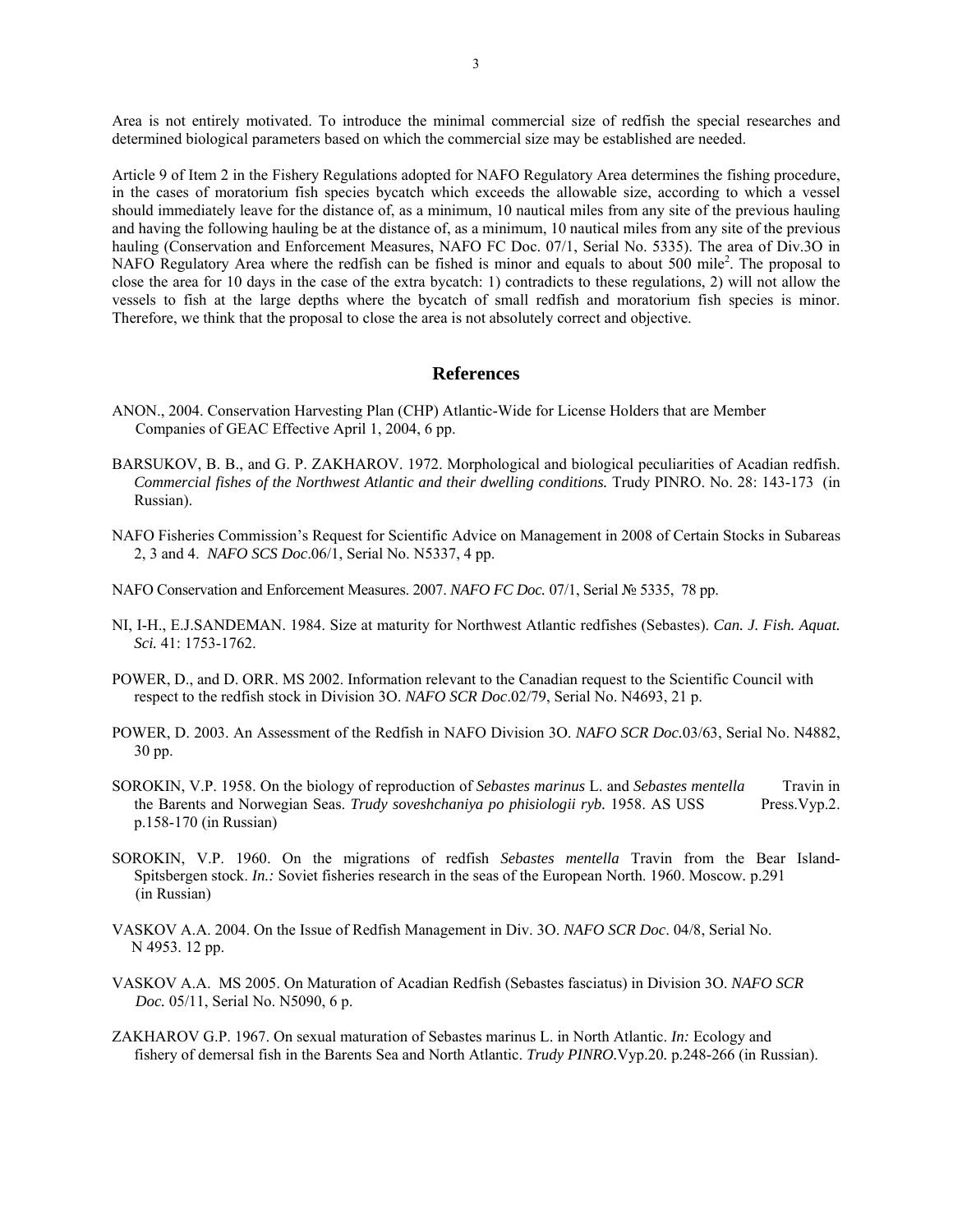TABLE 1. Ichthyological data from Div.3O analyzed in 2006.

| Research          | Number, fish. |
|-------------------|---------------|
| Mass measurement  | 50683         |
| Maturity analysis | 2934          |
| Age               | 317           |

TABLE 2. Maturation of *S. fasciatus* from Div 3O. depending on length.

| Year    | Maturation length |         |       |         |       |         |  |  |  |  |  |
|---------|-------------------|---------|-------|---------|-------|---------|--|--|--|--|--|
|         | First maturing    |         |       | 50 %    | 100%  |         |  |  |  |  |  |
|         | Males             | Females | Males | Females | Males | Females |  |  |  |  |  |
| 1974*   | 19                | 9       | 21    | 22      | 24    | 26      |  |  |  |  |  |
| 1984**  |                   |         | 18    |         |       |         |  |  |  |  |  |
| 2002*** |                   |         | 21    |         |       |         |  |  |  |  |  |
| 2004    | 19                | 23      | 24    | 25      | 29    | 31      |  |  |  |  |  |
| 2005    | 19                |         | 21    | 20      | 29    | 28      |  |  |  |  |  |
| 2006    |                   |         | 24    | 25      | 28    | 30      |  |  |  |  |  |

\* - Barsukov, Zakharov, 1972 (Div. 4W).

\*\* - Ni, Sandeman, 1984.

\*\*\* - Power, Orr, 2002.

TABLE 3. Maturuty of golden redfish females in the area of Labrador and northern Grand Bank of Newfoundland (Div. 3K) (analysis included females larger than 34 cm) (Zakharov, 1967).

| Month     |      | Number                   |                          |      |                              |      |                          |     |
|-----------|------|--------------------------|--------------------------|------|------------------------------|------|--------------------------|-----|
|           | Н    | Ш                        | IV                       | VI   | VII                          | VIII | IX                       |     |
| July      | 25.0 | 57.4                     | 0.4                      |      |                              | 0.6  | 16.6                     | 812 |
| August    | 23.7 | 44.6                     | $\overline{\phantom{a}}$ |      | $\overline{\phantom{a}}$     | 0.3  | 31.4                     | 316 |
| September | 16.5 | 82.6                     |                          |      |                              |      | 0.9                      | 242 |
| October   | 4.1  | 60.4                     | 35.5                     |      |                              |      | $\overline{\phantom{0}}$ | 121 |
| November  | 4.9  | 63.0                     | 32.1                     | -    | $\qquad \qquad \blacksquare$ |      | $\overline{\phantom{0}}$ | 589 |
| December  | 2.3  | 10.3                     | 86.0                     | 1.4  |                              |      |                          | 485 |
| January   | 1.5  | 8.3                      | 31.8                     | 58.4 |                              |      |                          | 132 |
| February  | 7.5  | 2.1                      | 9.7                      | 76.4 | 3.1                          |      |                          | 93  |
| March     |      | $\overline{\phantom{0}}$ | $\overline{\phantom{0}}$ | 9.3  | 72.1                         | 14.0 | 4.6                      | 43  |
| April     | 2.4  | 0.5                      | 0.5                      | 4.8  | 8.1                          | 81.8 | 1.9                      | 210 |
| May       | 14.2 | 0.5                      | 3.2                      | 3.6  | 7.7                          | 15.0 | 26.0                     | 585 |
| June      | 19.2 | 6.0                      | 2.2                      |      |                              | 4.1  | 68.5                     | 269 |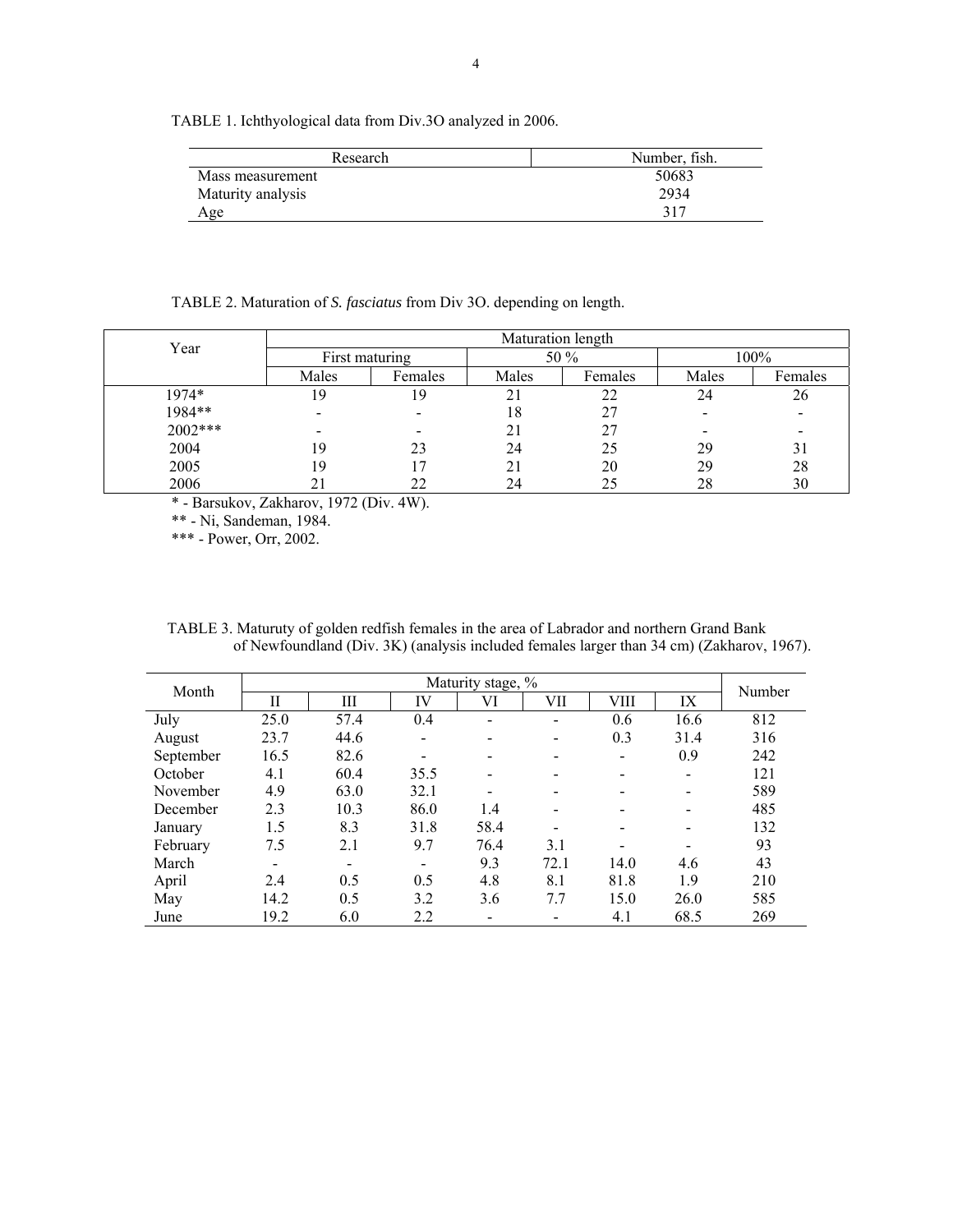| Year | S. mentella,<br>$\frac{0}{0}$ | S. fasciatus,<br>$\frac{0}{0}$ | Total,<br>$\%$ |
|------|-------------------------------|--------------------------------|----------------|
| 1999 |                               | -                              | 11.4           |
| 2000 |                               |                                | 2.9            |
| 2001 |                               |                                | 12.8           |
| 2002 |                               |                                | 18.3           |
| 2003 |                               | -                              | 20.1           |
| 2004 | 5.5                           | 6.4                            | 5.9            |
| 2005 | 1.9                           | 36.6                           | 34.9           |
| 2006 | 4.7                           | 8.4                            | 6.9            |

TABLE 4. Percentage of *S.fasiatus* and *S.mentella* with the length of less than 22 cm in commercial catches in Div. 3O in 1999-2006.

TABLE 5. Percentage of *S.fasiatus* and *S.mentella* with the length of less than 22 cm in commercial catches depending on fishing depth in Div. 3O in 1999-2006, %.

| Length, cm |           |           | Depth     |           |           |
|------------|-----------|-----------|-----------|-----------|-----------|
|            | 200-299 m | 300-399 m | 400-499 m | 500-599 m | 600-699 m |
| 19         | 10.20     | 1.93      | 0.64      | 0.73      | 0.19      |
| 20         | 13.01     | 4.78      | 1.86      | 1.47      | 0.24      |
| 21         | 21.69     | 15.61     | 6.98      | 4.88      | 0.91      |
| 22         | 41.90     | 40.86     | 20.21     | 13.65     | 2.19      |
| 23         | 62.91     | 68.23     | 40.36     | 27.74     | 6.29      |
| 24         | 76.64     | 83.47     | 56.86     | 41.51     | 12.30     |
| 25         | 87.52     | 93.57     | 72.33     | 56.31     | 22.21     |
| 26         | 93.17     | 98.07     | 82.60     | 68.42     | 34.37     |
| 27         | 96.62     | 99.17     |           | 77.68     | 45.00     |
| 28         | 98.41     | 99.54     | 93.58     | 85.26     | 54.91     |
| 29         | 99.36     | 99.91     | 96.07     | 89.99     | 64.68     |
| 30         | 99.81     | 99.91     | 97.68     | 93.46     | 71.54     |
| 31         | 99.96     | 99.91     | 98.75     | 95.74     | 78.50     |
| 32         | 100.00    | 99.91     | 99.31     | 97.25     | 83.41     |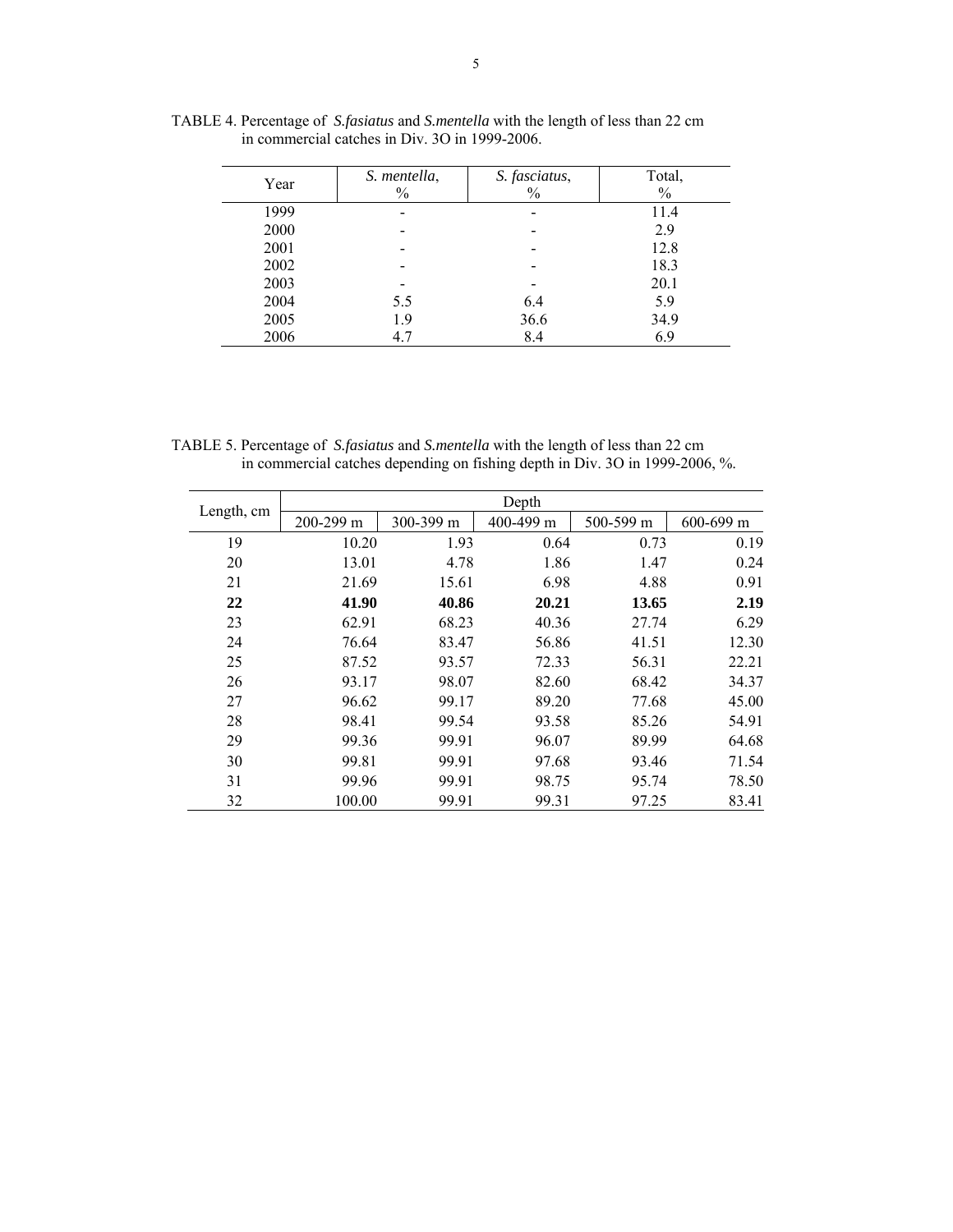| Length. |               |      |                |                |               |                | Age, years     |               |               |                         |                |                          | Tot            | Weigtht  |
|---------|---------------|------|----------------|----------------|---------------|----------------|----------------|---------------|---------------|-------------------------|----------------|--------------------------|----------------|----------|
| Cm      | 2             |      |                | 6              | 7             | 8              | $\mathbf Q$    | 10            |               | 12                      | 13             | $\boldsymbol{\varDelta}$ |                | $\sigma$ |
| 14      |               |      |                |                |               |                |                |               |               |                         |                |                          |                | 72.0     |
| 15      |               |      |                |                |               |                |                |               |               |                         |                |                          | 3              | 43.3     |
| 16      | $\frac{2}{3}$ |      |                |                |               |                |                |               |               |                         |                |                          | 4              | 52.8     |
| 17      |               | 6    |                |                |               |                |                |               |               |                         |                |                          | 9              | 66.4     |
| 18      |               |      | $\overline{c}$ |                |               |                |                |               |               |                         |                |                          | 4              | 78.5     |
| 19      |               | 3    |                |                |               |                |                |               |               |                         |                |                          | 5              | 91.0     |
| 20      |               |      | 6              | $\overline{c}$ |               |                |                |               |               |                         |                |                          | 10             | 103.9    |
| 21      |               | 2    | 17             | 4              |               |                |                |               |               |                         |                |                          | 23             | 117.7    |
| 22      |               |      | 10             | 10             |               | $\mathbf{1}$   |                |               |               |                         |                |                          | 23             | 138.3    |
| 23      |               |      | 11             | 9              | $\frac{2}{5}$ |                |                |               |               |                         |                |                          | 22             | 158.6    |
| 24      |               |      | 3              | 11             |               |                |                |               |               |                         |                |                          | 19             | 177.5    |
| 25      |               |      | 3              | 11             | 14            | 4              |                |               |               |                         |                |                          | 32             | 203.5    |
| 26      |               |      |                | 5              | $\frac{6}{3}$ | $\overline{7}$ |                |               |               |                         |                |                          | $18\,$         | 227.6    |
| 27      |               |      |                |                |               | 8              | 3              |               |               |                         |                |                          | 14             | 243.2    |
| 28      |               |      |                |                |               | 9              | $\overline{7}$ |               |               |                         |                |                          | 16             | 284.2    |
| 29      |               |      |                |                |               | $\overline{4}$ | 7              |               |               |                         |                |                          | 12             | 312.5    |
| 30      |               |      |                |                |               |                | 3              | 31            | 4             | $\overline{\mathbf{c}}$ |                |                          | 24             | 351.2    |
| 31      |               |      |                |                |               |                |                | 8             | 6             | $\mathbf{1}$            |                |                          | 15             | 374.7    |
| 32      |               |      |                |                |               |                | 2              |               | 3             | 3                       |                |                          | 9              | 423.2    |
| 33      |               |      |                |                |               |                |                | $\frac{2}{2}$ | $\frac{5}{2}$ | $rac{4}{3}$             |                |                          | 13             | 482.5    |
| 34      |               |      |                |                |               |                |                |               |               |                         |                |                          | 9              | 520.9    |
| 35      |               |      |                |                |               |                |                |               |               |                         |                |                          | $\overline{2}$ | 548.0    |
| Total   | q             | 16   | 53             | 53             | 33            | 33             | 23             | 28            | 21            | 13                      | $\mathfrak{D}$ | $\mathbf 3$              | 287            |          |
| Mean    | 16.3          | 77   | 21.7           | 23.4           | 24.8          | 26.9           | 29.0           | 30.9          | 31.6          | 32.4                    | 33.5           | 34.7                     |                | 25.5     |
| Mean    | 58.8          | 76.9 | 133.           | 166.           | 202           | 251            | 316.           | 383           | 412           | 451                     | 488            | 549                      |                | 236.2    |

TABLE 6. Acadian redfish age composition (ind.) in the NAFO Div. 3O in 2006. Age was read by scales.

TABLE 7. Acadian redfish age composition (ind.) in the NAFO Div. 3O in 2006. Age was read by otoliths.

| Length.         |                |                |                |      |               |                | <u>Age, vears</u> |                |                |                                       |                |               |      | Tot | Weight.        |
|-----------------|----------------|----------------|----------------|------|---------------|----------------|-------------------|----------------|----------------|---------------------------------------|----------------|---------------|------|-----|----------------|
| Cm              | $\mathbf 3$    | 4              | $\varsigma$    | 6    | 7             | 8              | 9                 | 10             | 11             | 12                                    | 13             | 14            | 15   | a1  | $\mathfrak{Q}$ |
| 14              |                |                |                |      |               |                |                   |                |                |                                       |                |               |      |     | 72.0           |
| 15              | $\frac{2}{2}$  |                |                |      |               |                |                   |                |                |                                       |                |               |      | 3   | 43.3           |
| 16              |                |                |                |      |               |                |                   |                |                |                                       |                |               |      | 3   | 53.7           |
| 17              | $\overline{3}$ | b              |                |      |               |                |                   |                |                |                                       |                |               |      | 9   | 66.4           |
| 18              |                |                | 2              |      |               |                |                   |                |                |                                       |                |               |      | 4   | 78.5           |
| 19              |                | $\mathfrak{Z}$ | $\overline{c}$ |      |               |                |                   |                |                |                                       |                |               |      | 6   | 90.7           |
| 20              |                |                | 5              | 4    |               |                |                   |                |                |                                       |                |               |      | 10  | 103.9          |
| 21              |                | 1              | 12             | 11   |               |                |                   |                |                |                                       |                |               |      | 25  | 117.8          |
| 22              |                |                | 4              | 18   | 3             | 1              |                   |                |                |                                       |                |               |      | 26  | 138.8          |
| 23              |                |                | 7              | 14   | $\frac{2}{3}$ |                |                   |                |                |                                       |                |               |      | 23  | 157.7          |
| 24              |                |                | $\overline{c}$ | 14   |               | $rac{2}{5}$    |                   |                |                |                                       |                |               |      | 21  | 178.0          |
| 25              |                |                | $\overline{2}$ | 11   | 17            |                | 1                 |                |                |                                       |                |               |      | 36  | 202.6          |
| 26              |                |                |                | 5    | 7             | 5              | 4                 |                |                |                                       |                |               |      | 21  | 225.5          |
| 27              |                |                |                |      | 4             | 9              | 4                 |                |                |                                       |                |               |      | 17  | 245.1          |
| 28              |                |                |                |      | $\mathbf{1}$  | $\frac{10}{2}$ | 8                 |                |                |                                       |                |               |      | 19  | 284.9          |
| 29              |                |                |                |      |               |                | 11                |                |                |                                       |                |               |      | 14  | 313.9          |
| 30              |                |                |                |      |               |                | $\overline{3}$    | 13             | 10             |                                       |                |               |      | 26  | 351.5          |
| 31              |                |                |                |      |               |                |                   | 5              | 10             | $\overline{\mathbf{c}}$               |                |               |      | 17  | 375.6          |
| $\frac{32}{33}$ |                |                |                |      |               |                |                   | $\overline{2}$ | $\mathfrak{Z}$ | $\overline{4}$                        | $\overline{c}$ |               |      | 11  | 424.5          |
|                 |                |                |                |      |               |                |                   |                | $\frac{4}{2}$  | $\begin{array}{c} 6 \\ 3 \end{array}$ | $\frac{1}{2}$  | $\frac{2}{2}$ |      | 14  | 482.4          |
| 34              |                |                |                |      |               |                |                   |                |                |                                       |                |               |      | 9   | 520.9          |
| 35              |                |                |                |      |               |                |                   |                |                |                                       |                |               |      |     | 548.0          |
| Total           | 8              | 14             | 36             | 78   | 39            | 34             | 31                | 21             | 30             | 15                                    | 5              | 5             |      | 317 |                |
| Mean            | 16.4           | 74             | 21.5<br>127    | 22.9 | 24.8          | 26.6           | 28.1              | 30.6           | 312            | 32.7                                  | 33.0           | 33.8<br>532   | 35.0 |     | 25.6           |
| Mean            | 59.9           | 72.4           |                | 157  | 203           | 243.           | 288.              | 369.           | 395            | 456.                                  | 466.           |               | 526. |     | 238.2          |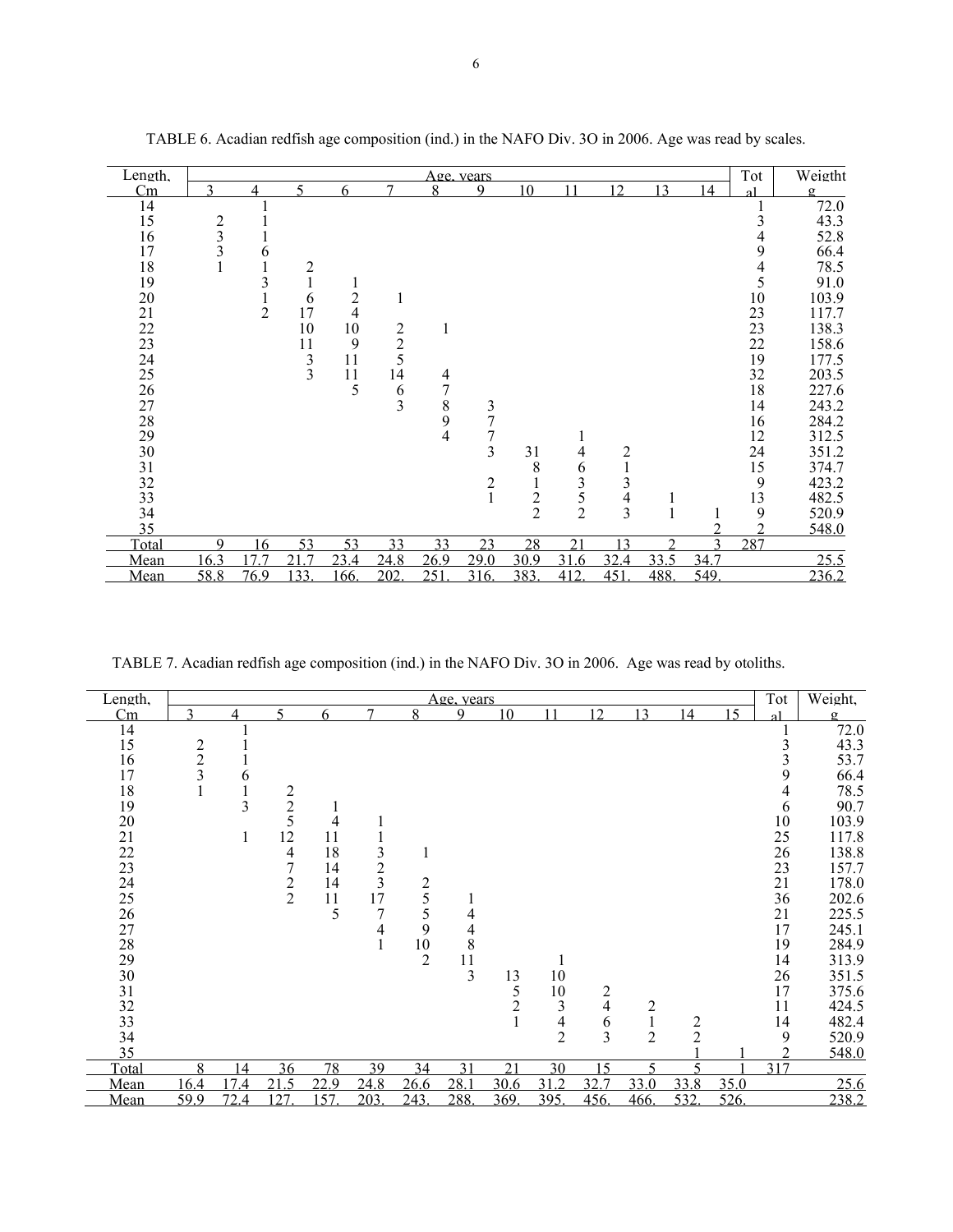| Depth    | Number   | Catch        |                 |  |  |  |  |  |
|----------|----------|--------------|-----------------|--|--|--|--|--|
| range, m | of hauls | redfishes, % | other fishes, % |  |  |  |  |  |
|          |          | 2001         |                 |  |  |  |  |  |
| 200-299  | 56       | 96.70        | 3.30            |  |  |  |  |  |
| 300-399  | 980      | 96.87        | 3.13            |  |  |  |  |  |
| 400-499  | 1028     | 97.48        | 2.52            |  |  |  |  |  |
| 500-599  | 175      | 93.82        | 6.18            |  |  |  |  |  |
| 600-699  | 27       | 90.74        | 9.26            |  |  |  |  |  |
|          |          | 2002         |                 |  |  |  |  |  |
| 200-299  | 133      | 43.68        | 56.32*          |  |  |  |  |  |
| 300-399  | 604      | 95.24        | 4.76            |  |  |  |  |  |
| 400-499  | 1363     | 95.84        | 4.16            |  |  |  |  |  |
| 500-599  | 511      | 93.60        | 6.4             |  |  |  |  |  |
| 600-699  | 25       | 99.84        | 0.16            |  |  |  |  |  |
|          |          | 2006         |                 |  |  |  |  |  |
| 200-299  | 10       | 98.69        | 1.31            |  |  |  |  |  |
| 300-399  | 27       | 99.51        | 0.49            |  |  |  |  |  |
| 400-499  | 163      | 99.75        | 0.25            |  |  |  |  |  |
| 500-599  | 69       | 99.22        | 0.78            |  |  |  |  |  |
| 600-699  | 3        | 98.01        | 1.99            |  |  |  |  |  |

TABLE 8. Data on catch composition in the fishery of redfish species by Russian vessels by the depth range in Div. 3O, 2001-2006.

\* - fishing of white hake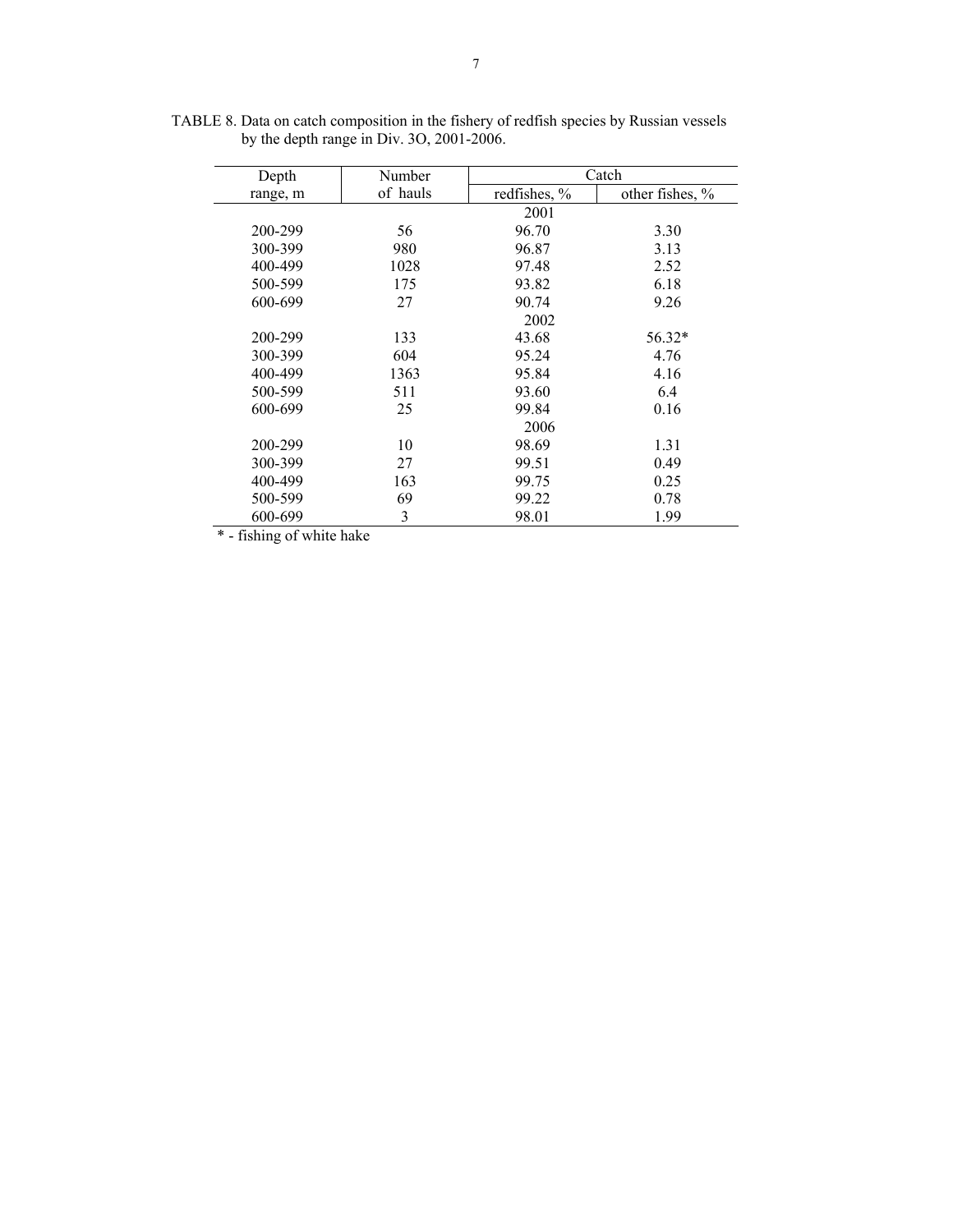

Fig. 1. Maturation of Acadian redfish in different length groups, 2006.



Fig. 2. Acadian redfish maturation of males in different age groups, 2006.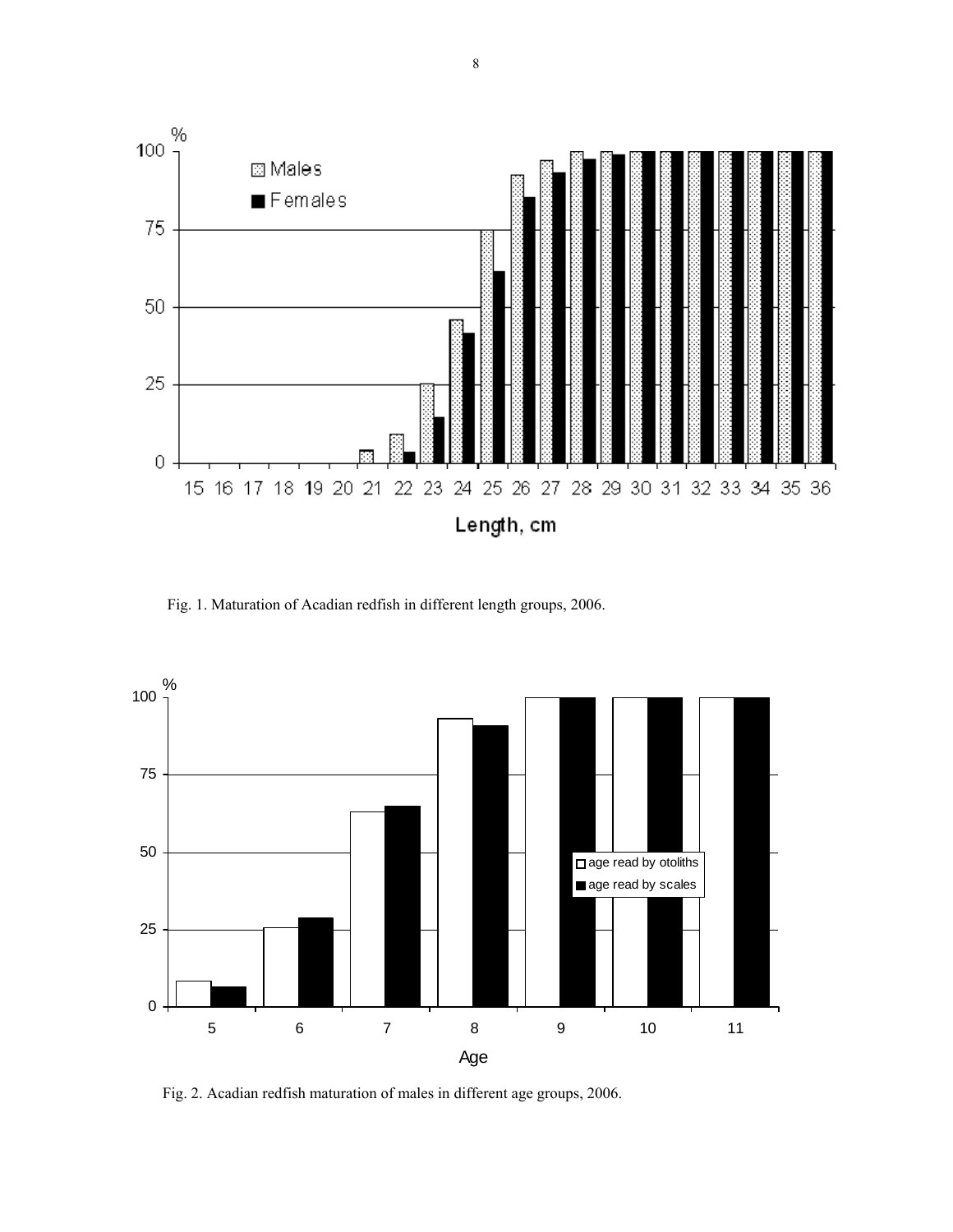

Fig. 3. Acadian redfish maturation of females in different age groups, 2006.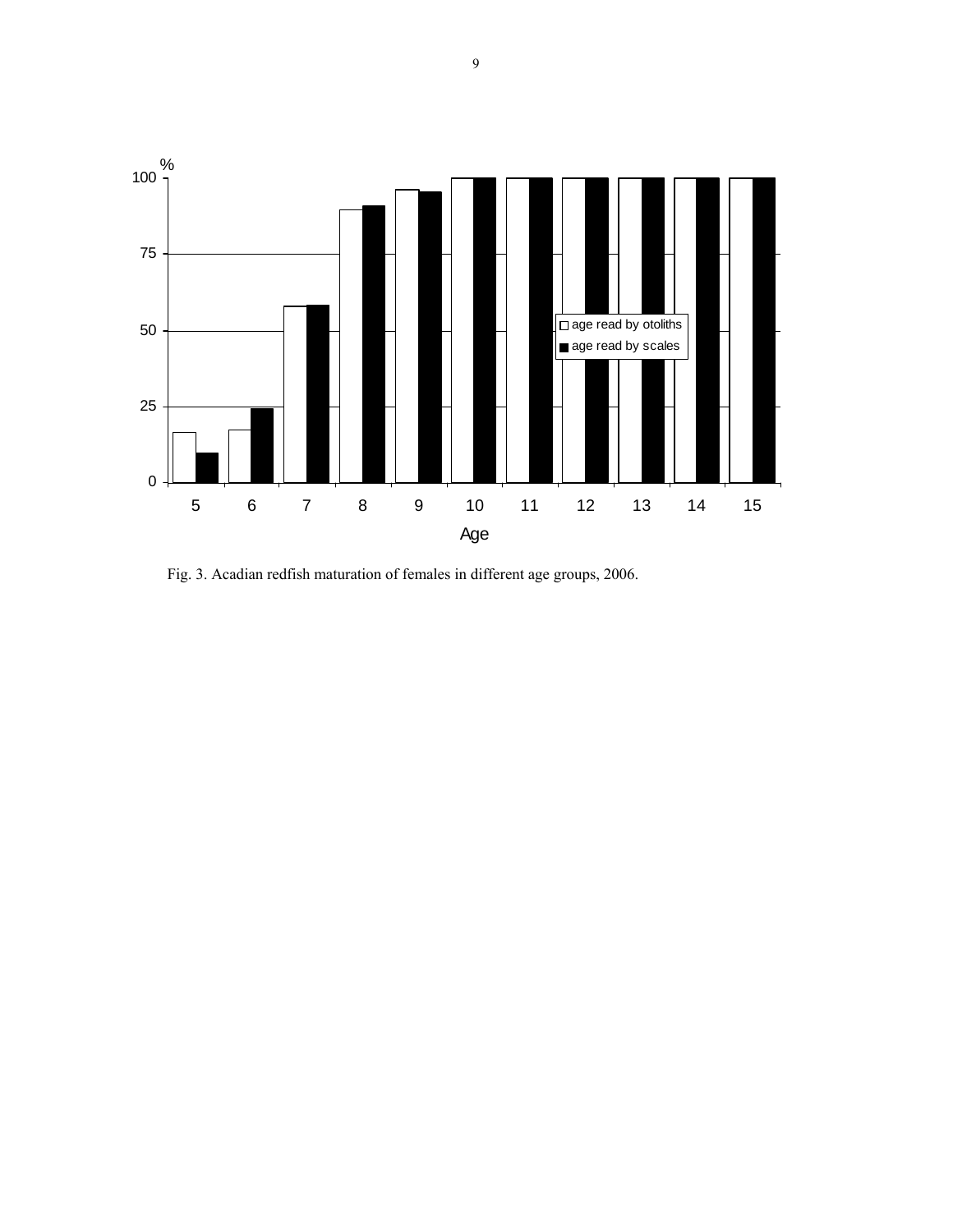



Fig. 4.Length distribution of redfish in Div. 3O in 1999-2006.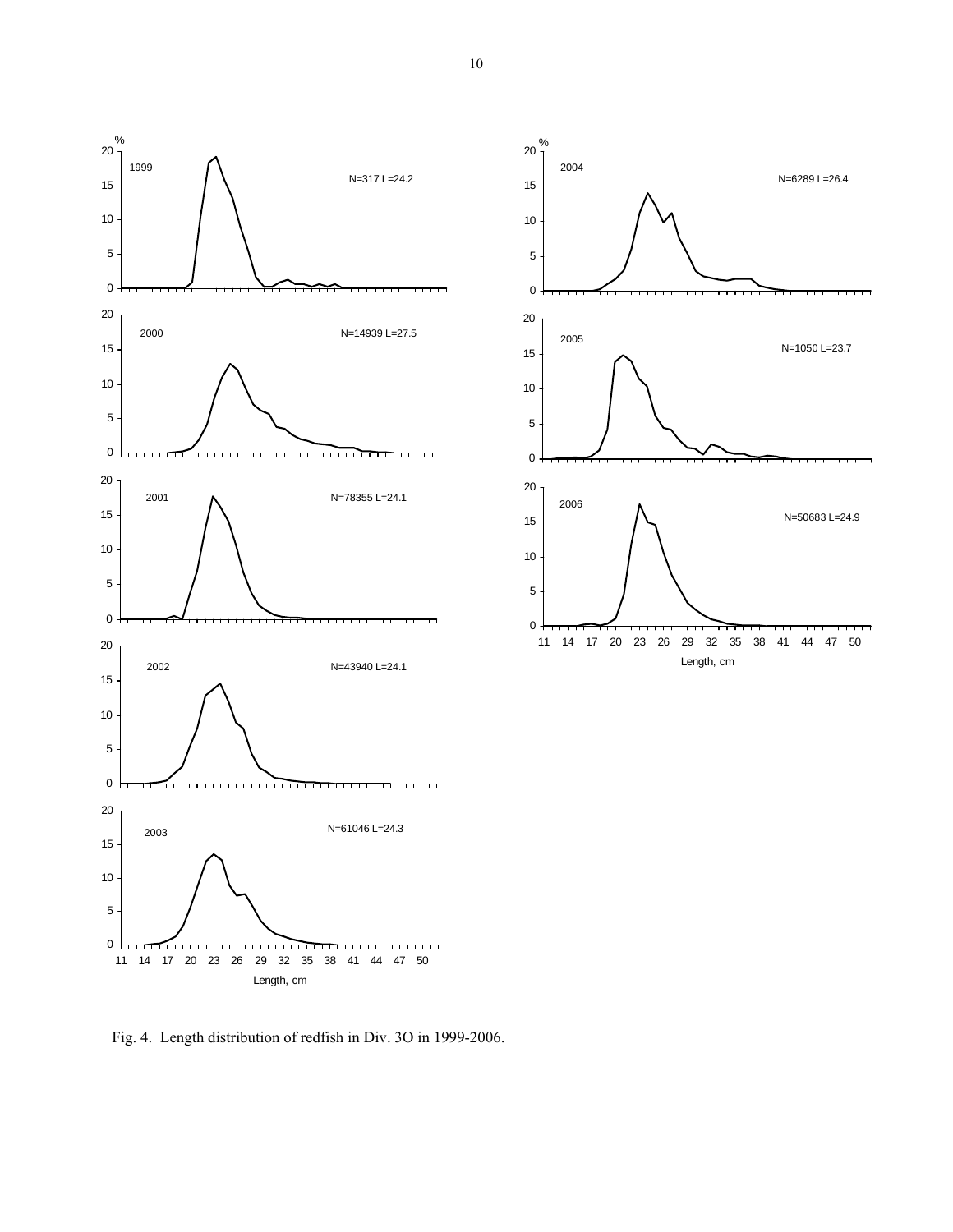

Fig. 5.Length distribution of Redfish in Div. 3O by depth in 2006.